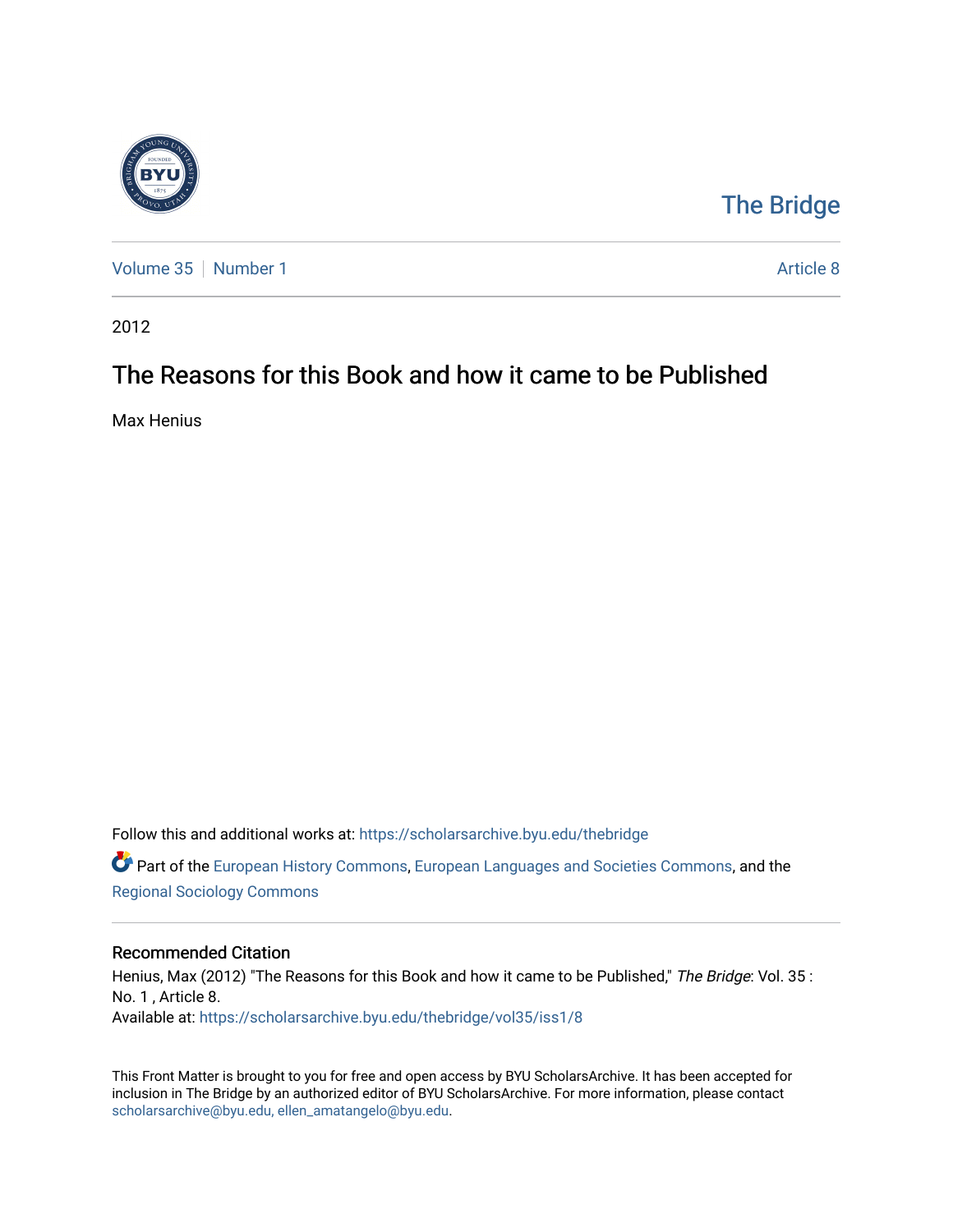## The Reasons for this Book and how it came to be Published

by

Max Henius (Translated by Jim Iversen)

The appearance of this little book has come about primarily because of the Danish-born Americans' Festival in the Rebild Hills this year. We have for some time wished to assemble representatives from all Danish American camps and communities in these United States and to meet at one spot within our country of origin. This year, for the first time, we will have managed to do that, as it has become more and more clear how little those of us from the old country know about each other, because we live so far apart, and we are thus unable to understand and safeguard each other's work and interests and to retain our spiritual connection with our country of origin.

A similar lack of knowledge and connection with conditions consists—to an even greater degree—with nearly everything concerning our Motherland's press and literature.

Therefore it seemed quite natural to think about how to deal with this lack of connectivity and knowledge by presenting the public with a concise presentation of our actual situations, based on collected information, as a contrast to visiting Danish descriptions, which are often full of exaggerations, and which are mostly unlike Professor Karl Larsen's book "Danske Nybyggere" (Danish Settlers) which was based on authentic documents.

I discussed these thoughts with friends in several towns and cities, and since they all, without exception, thought this was a good and important idea, I set to work to make connections with leading authorities in the various areas and asked them to write short summary articles in those areas with which each of these people has a special connection.

So, this little book is the result. We do not pretend to be complete in our discussions in the ensuing chapters, but we have attempted to be accurate. The primary value in this book lies, as far as we have been able, to present information, which is reliable and relatively complete. We are presenting short articles which relate to where the Danish-born Americans live, their living conditions in the city and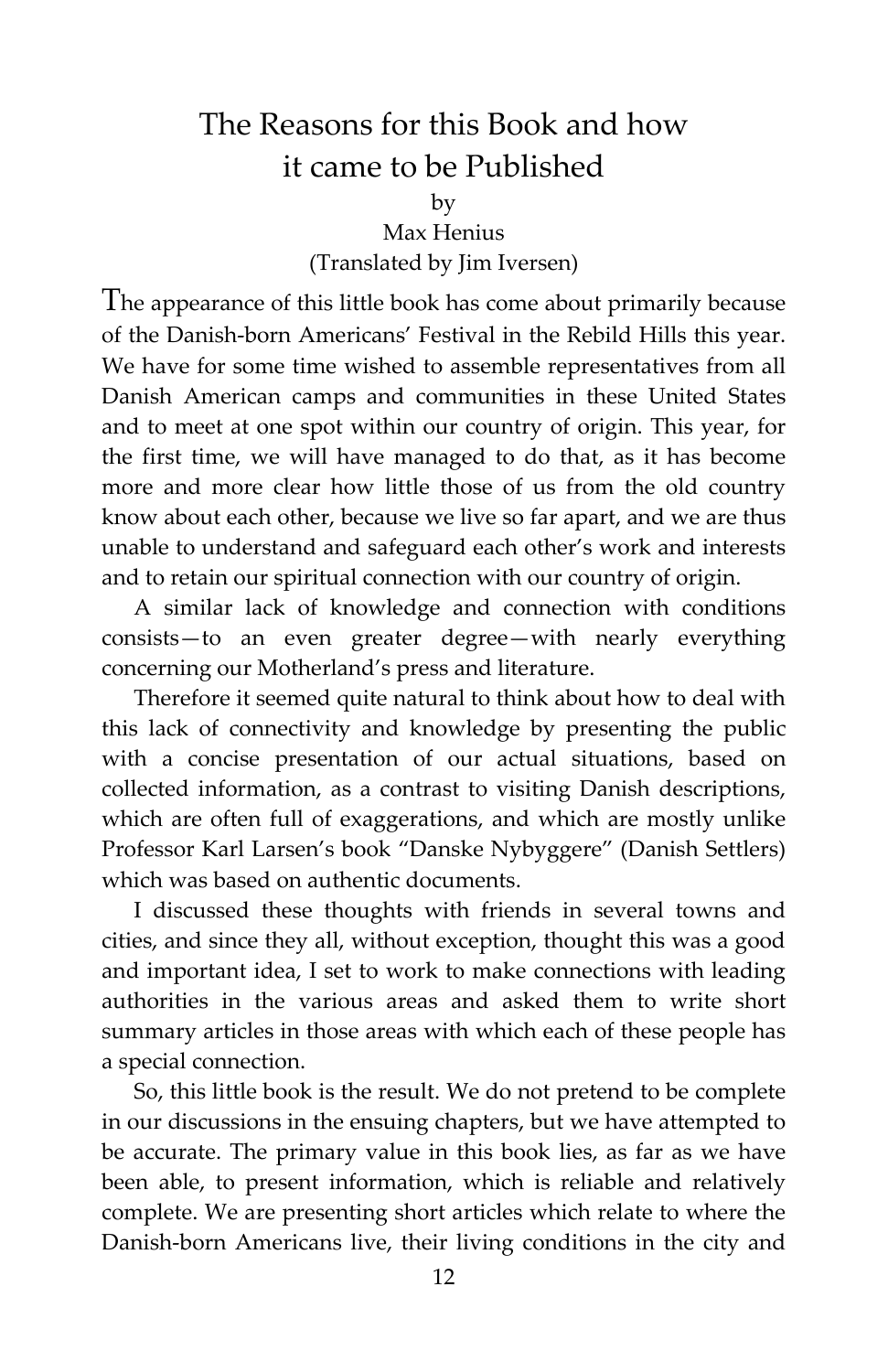on the land, what they have established in churches, schools, in printed communications and in their variety of societal organizations.

Many will say, perhaps, that there is not that much information to be gained or understood from this effort, but everyone will certainly get the impression that love for the land of our birth has not disappeared, even though we are seen by the Danes at home as no longer Danish. The vast majority of us have come over here to be citizens of the new country and to establish our families here. But the ties of family connections and our intellectual and spiritual connections to the land of our birth, we will not and cannot destroy. During our fight for existence and our endeavors to obtain good economic conditions, we still stick to our Danish language and our Danish way of thinking and each of us will keep his Danish-oriented personality and the capacity to retain the culture we have inherited.

For many of us this assertion about our intellectual life cannot be other than our dearest pursuit on a spiritual level, our real work, of course, is for survival. Some representatives of the spiritualintellectual world are such events as Aarhus Day, Rebildfest, and the Denmark Building at the World's Fair in San Francisco. For other people, especially pastors and teachers, the intellectual world is part of their daily job. The work of these people is therefore the largest and by far the most important factor in the preservation of Danish heritage and Danish intellectual life in America.

It has been possible to publish "Den Danskfødte Amerikaner" - which in its insignificance is spread over a large and varied area only because it is an enterprise, which has been assisted by the most willing help from so many directions. I therefore wish to publicly express my warmest thanks, first and foremost, to my fellow authors, whose names are found on the pages of this book, and who have for the sake of this enterprise forwarded their knowledge, expertise, and experience without any compensation.

 In addition I wish to thank Mrs. Johanne Olsen in Brooklyn, New York, Mrs. Wm. Nelson in Chicago, Count Carl Moltke, Consul Georg Bech and Mr. Knud Lassen in Chicago, Pastor K.C. Bodholt, Racine, Editor Anton Sørensen in Omaha and Mr. Halvor Jacobsen in San Francisco for their help, who have each contributed, as well as the many women and men across the country, who have given more